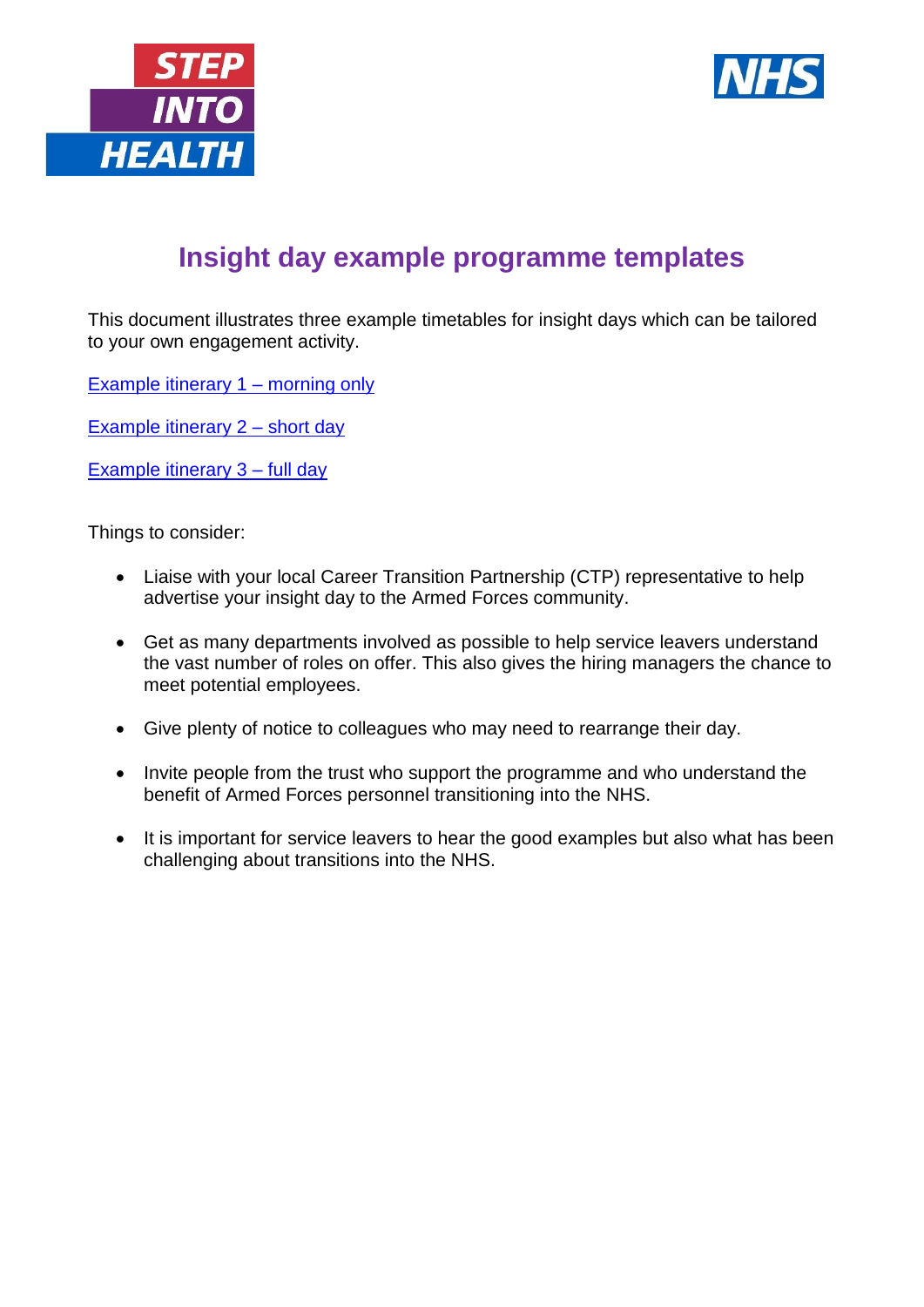## **Example itinerary – morning only**

- <span id="page-1-0"></span>09:30 – 09:45 Arrival and registration
- 09:45 10:15 Welcome and introduction

*This could include:*

- *Housekeeping i.e. fire alarms, toilets*
- *Overview of the day's itinerary*
- *Introduction to the NHS*
- *Introduction to the trust/organisations*
- *Introduction to the Step into Health programme*
- 10:15 10:45 Personal experiences
- 10:45 11:00 Refreshments and networking
- 11:00 12:15 Careers in the NHS and work placements
- 12:15 13:00 Networking lunch
- 13:00 Close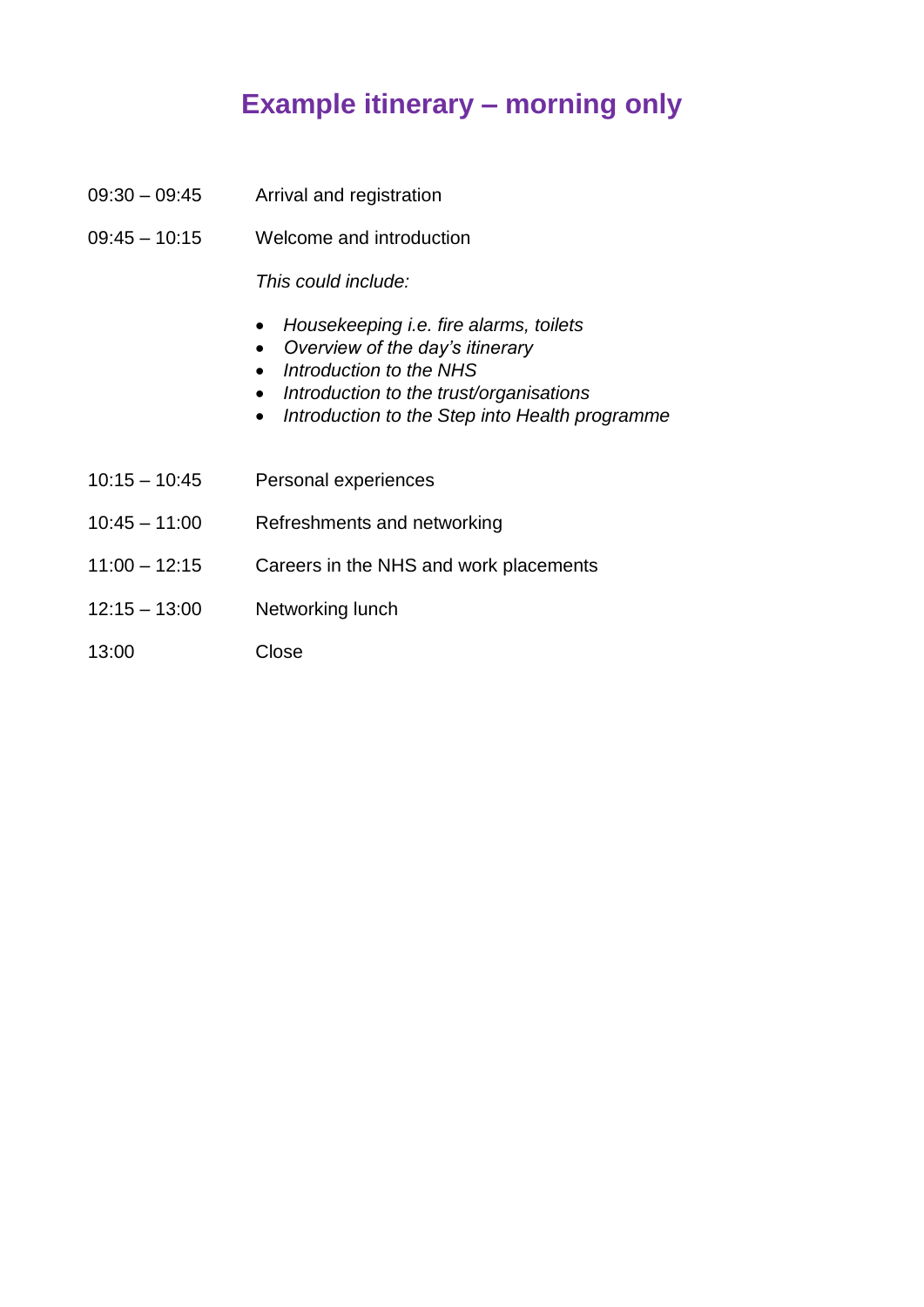## **Example itinerary – short day**

- <span id="page-2-0"></span>09:30 – 09:45 Arrival and registration
- 09:45 10:15 Welcome and introduction

*This could include:*

- *Housekeeping i.e. fire alarms, toilets*
- *Overview of the day's itinerary*
- *Introduction to the NHS*
- *Introduction to the trust/organisations*
- *Introduction to the Step into Health programme*
- 10:15 10:25 What the NHS can do for you (Armed Forces Champion)
- 10.25 10.35 What you can bring to the NHS *(Perhaps delivered by a senior management who is ex-forces?)*
- 10:35 11:05 Personal experiences
- 11:05 11:20 Refreshments
- 11:20 12:15 Meet our people careers and placements in the NHS
- 12:15 13:00 Lunch and careers guidance / information stands

*This could include:*

- *Learning and development (NHS Careers)*
- *Recruitment and selection – current vacancies/opportunities.*
- 13:00 14:00 Workshop understanding the NHS application form and interview process.
- 14:00 14:30 Q&A session with panel
- 14:30 Close